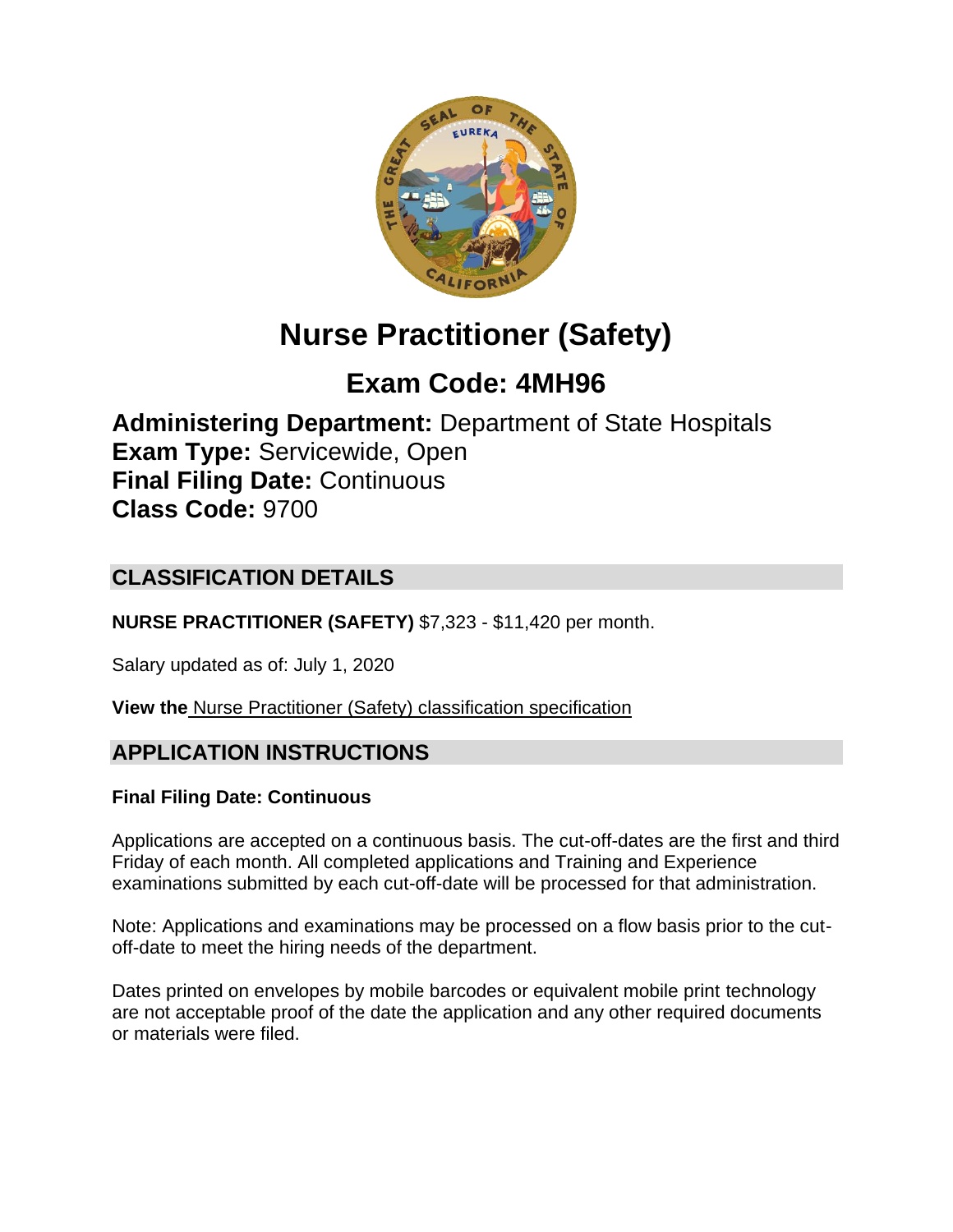#### **Who Should Apply**:

Applicants who meet the Minimum Qualifications as stated on this bulletin may apply for and take this examination. Once you have taken this examination, you may not retake it for **six (6)** months.

Unless otherwise stated on this bulletin, you must meet the Minimum Qualifications by the Final Filing Date or cut-off-date stated above.

#### **How to Apply**:

Applicants are required to submit an [Examination Application \(STD 678\),](https://jobs.ca.gov/pdf/std678.pdf) found at [www.calcareers.ca.gov,](http://www.calcareers.ca.gov/) either by mail, in person, or via email to the address listed below.

Once your application has been submitted, you must complete the **Training and Experience (T&E)** following the instructions below under, **Taking the Examination.**

Examination Services staff will screen each application. Applicants meeting the minimum qualifications will be admitted into the examination. **Applicants must submit the STD. 678 as well as the T&E. Failure to do so will result in a delay in the examination process.**

#### **The preferred method to apply is by emailing your STD 678 to:**

#### **[NursePractitionerSafety@dsh.ca.gov](mailto:NursePractitionerSafety@dsh.ca.gov)**

#### **Electronic signatures are acceptable.**

Indicate the Classification on your Examination Application (STD 678).

You may apply by mail or in person to: Department of State Hospitals – Sacramento Attn: Selection Services Unit, MS-14 1215 O Street Sacramento, CA 95814

Indicate the Classification on your Examination Application (STD 678).

In person hours: Monday through Friday, 8am to 5pm (excluding State holidays)

#### **Special Testing Arrangements:**

If you require assistance or alternative testing arrangements due to a disability, please contact the testing department listed in the Contact Information section of this bulletin.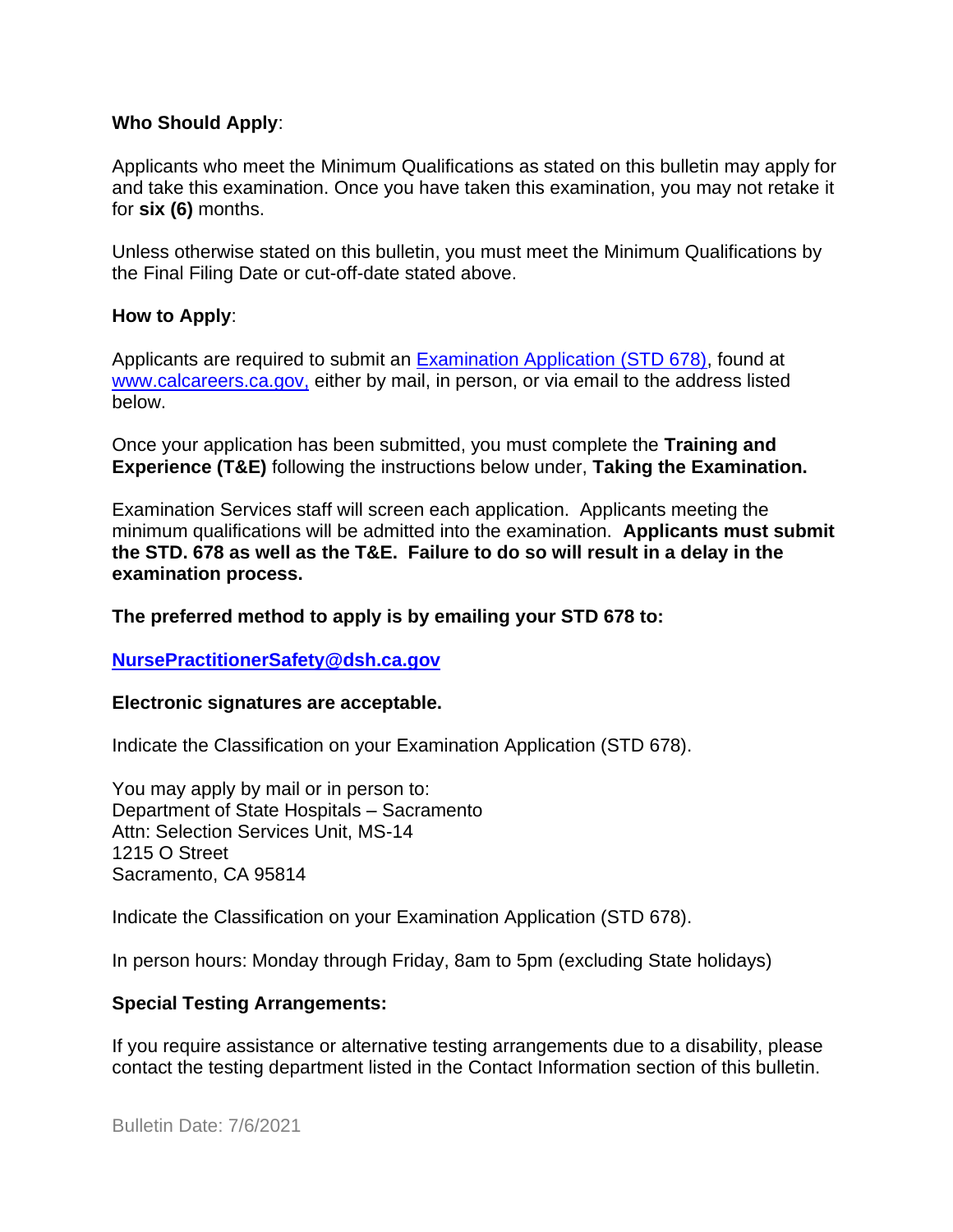## **MINIMUM QUALIFICATIONS**

All applicants must meet the education and/or experience requirements as stated on this exam bulletin to be accepted into the examination. Part-time or full-time jobs, regardless of whether paid or volunteer positions, and inside or outside California state service will count toward experience.

Possession of a valid license to practice as a professional registered nurse in the State of California.

**and** Completion of the requirements for Nurse Practitioner as specified in the regulations of the Board of Registered Nursing, California Administrative Code, Title 16, Chapter 14, Article 8, Section 1482.

# **SPECIAL PERSONAL CHARACTERISTICS**

Willingness to work at developmental centers, State hospitals, or correctional facilities contracting with the Department of Mental Health for diagnostic and treatment services; demonstrated leadership ability; sympathetic and objective understanding of the problems of developmentally or mentally disordered offenders; tact; patience; and emotional stability.

## **SPECIAL PHYSICAL CHARACTERISTICS**

Incumbents must possess and maintain sufficient strength, agility, and endurance to perform during physically, mentally, and emotionally stressful and emergency situations encountered on the job without endangering their own health and well-being or that of their fellow employees, forensic clients, patients, inmates, or the public.

## **POSITION DESCRIPTION**

Under direction at a State hospital contracting with the Department of State Hospitals for diagnostic and treatment services, in a program providing care to forensic clients, patients, or inmates who are developmentally or mentally disordered offenders, to plan, provide, and evaluate generalized health care services in a community health setting or health treatment facility; to provide direct and indirect forensic client, patient, or inmate care services; and to do other related work.

#### **EXAMINATION SCOPE**

This examination consists of the following components:

**Training and Experience Evaluation –** Weighted 100% of the final score. The examination will consists solely of a **Training and Experience Evaluation.** To obtain a position on the eligible list, a minimum score of 70% must be received.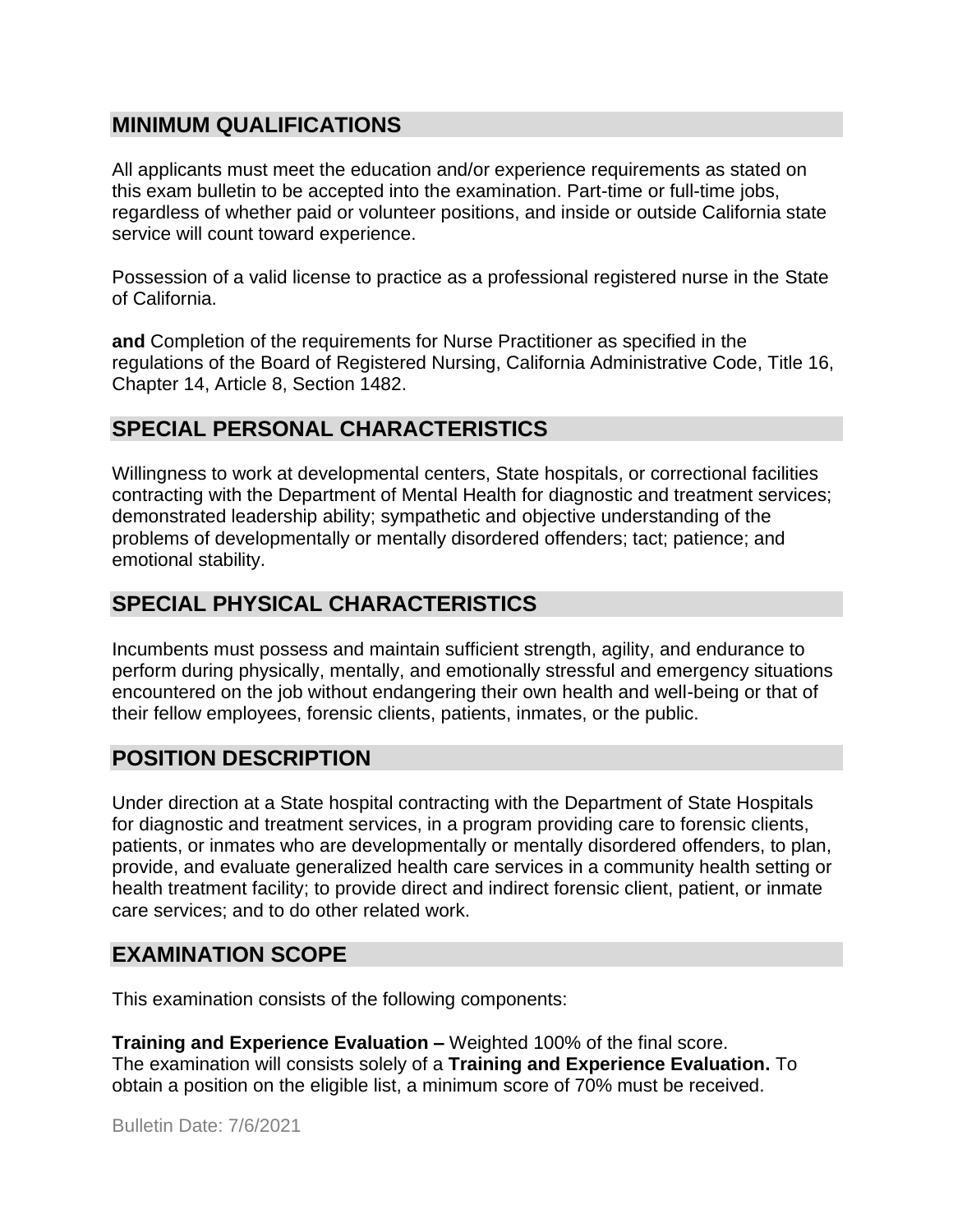In addition to evaluating applicants' relative knowledge, skills, and ability, as demonstrated by quality and breadth of education and/or experience, emphasis in each exam component will be measuring competitively, relative job demands, each applicant's:

#### **Knowledge of:**

- 1. Knowledge of current trends and concepts of professional nursing practices.
- 2. Knowledge of laws and regulations relating to the practice of medicine and nursing science basic to medicine (anatomy, pathophysiology, pharmacology, and microbiology).
- 3. Knowledge of principles and practices of clinical assessment.
- 4. Knowledge of principles and practices of common health problems.
- 5. Knowledge of fundamentals of research.
- 6. Knowledge of principles of mental health.
- 7. Knowledge of causes, treatment, and prevention of communicable diseases, chronic diseases, handicapped conditions, mental illness, and other disabling conditions.
- 8. Knowledge of principles of clinical consultation, continuity of patient care, and the community aspects of health services.

#### **Ability to:**

- 1. Ability to work effectively with individuals and families to assist them in solving physical, mental, and social health problems.
- 2. Ability to work effectively as a member of a health team.
- 3. Ability to communicate effectively including the preparation of clear and concise reports.
- 4. Ability to recognize social problems which affect health.
- 5. Ability to instruct in the prevention of disease, good health practices, and the health care of an ill or injured person.
- 6. Ability to participate in the development of standardized procedures and, in accordance with established protocol, construct and interpret a medical history.
- 7. Ability to perform a physical assessment.
- 8. Ability to evaluate forensic client, patient, or inmate behavior.
- 9. Ability to perform and interpret selected laboratory tests, identify problems, and develop and implement treatment plans for forensic clients, patients, or inmates.
- 10.Ability to maintain effective working relationships with other departments, agencies, and the community.
- 11.Ability to consult effectively with physicians and allied health personnel.

# **ELIGIBLE LIST INFORMATION**

A Servicewide, Open eligible list for the **NURSE PRACTITIONER (Safety)** classification will be established for use by all state agencies.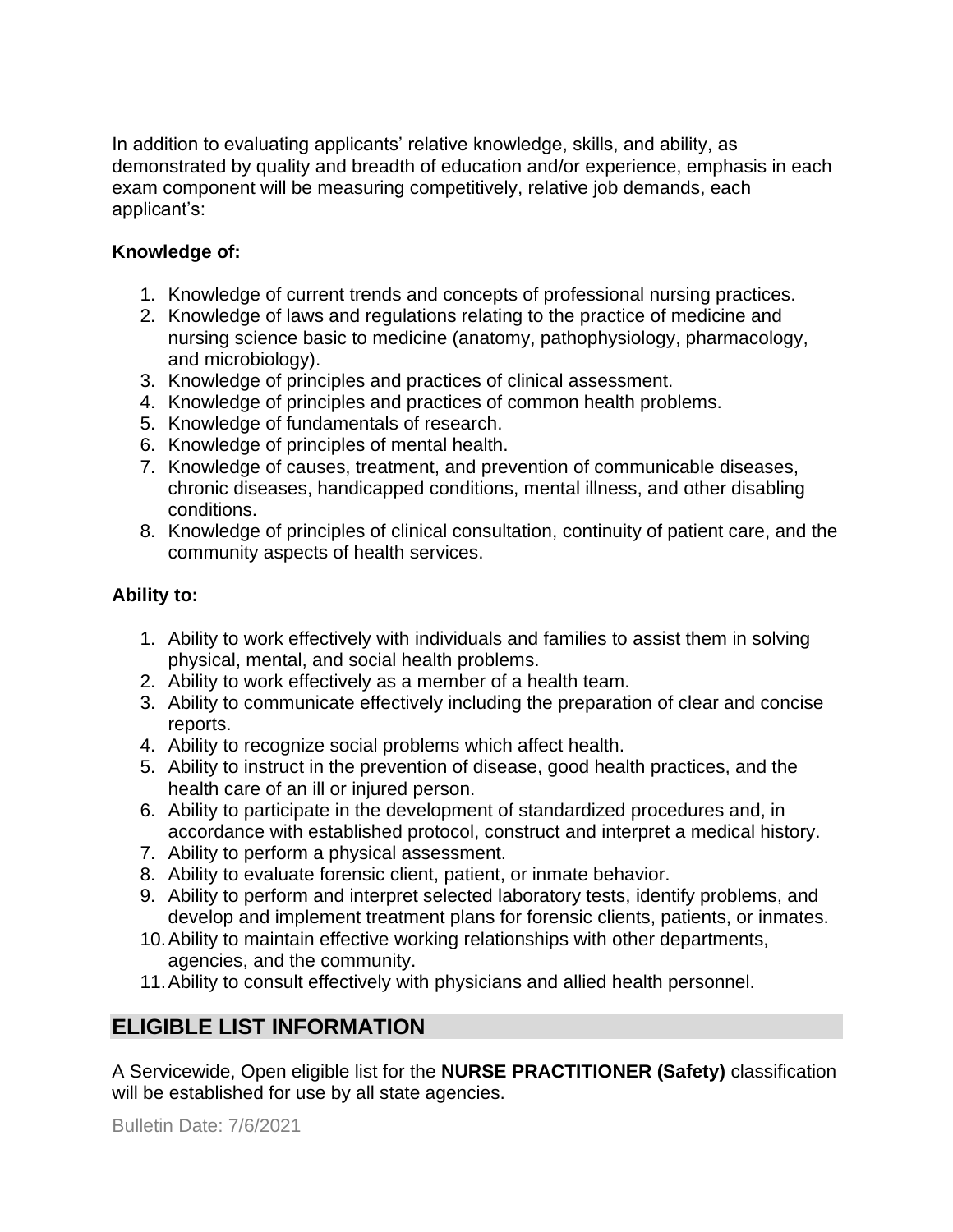The names of **successful** competitors will be merged onto the eligible list in order of final score regardless of exam date. Eligibility expires **12 months** after it is established. Applicants must then retake the examination to reestablish eligibility.

Veterans' Preference will be granted for this examination. In accordance with Government Codes 18973.1 and 18973.5, whenever any veteran, or widow or widower of a veteran achieves a passing score on an open examination, he or she shall be ranked in the top rank of the resulting eligible list.

Veterans status is verified by the California Department of Human Resources (CalHR). Information on this program and the Veterans' Preference Application (Std. form 1093) is available online at the following website:

#### <https://www.jobs.ca.gov/CalHRPublic/Landing/Jobs/VeteransInformation.aspx>

Additional information on veteran benefits is available at the Department of Veterans Affairs.

Career credits are not granted for examinations administered on an Open or Promotional basis.

# **PREPARING FOR THE EXAMINATION**

Here is a list of suggested resources to have available prior to taking the exam.

- 1. **Employment History:** Employment dates, job titles, organization names and addresses, names of supervisors or persons who can verify your job responsibilities, and phone numbers of persons listed above.
- 2. **Education:** School names and addresses, degrees earned, dates attended, courses taken (verifiable on a transcript), persons or office who can verify education, and phone numbers of persons or offices listed above.
- 3. **Training:** Class titles, certifications received, names of persons who can verify your training, and phone numbers of persons listed above.

## **TAKING THE EXAMINATION**

**Step 1. Submit your application following the instructions above.**

**Step 2. Click on this link to take the [NURSE PRACTIONER \(SAFETY\)](https://www.surveymonkey.com/r/8JG9P6X) examination**

**Once your application has been received and it has been determined that you meet the Minimum Qualifications for entrance into the examination, your examination will be processed, and you will receive your exam results by mail within 4 – 6 weeks of the cut-off-date stated above.**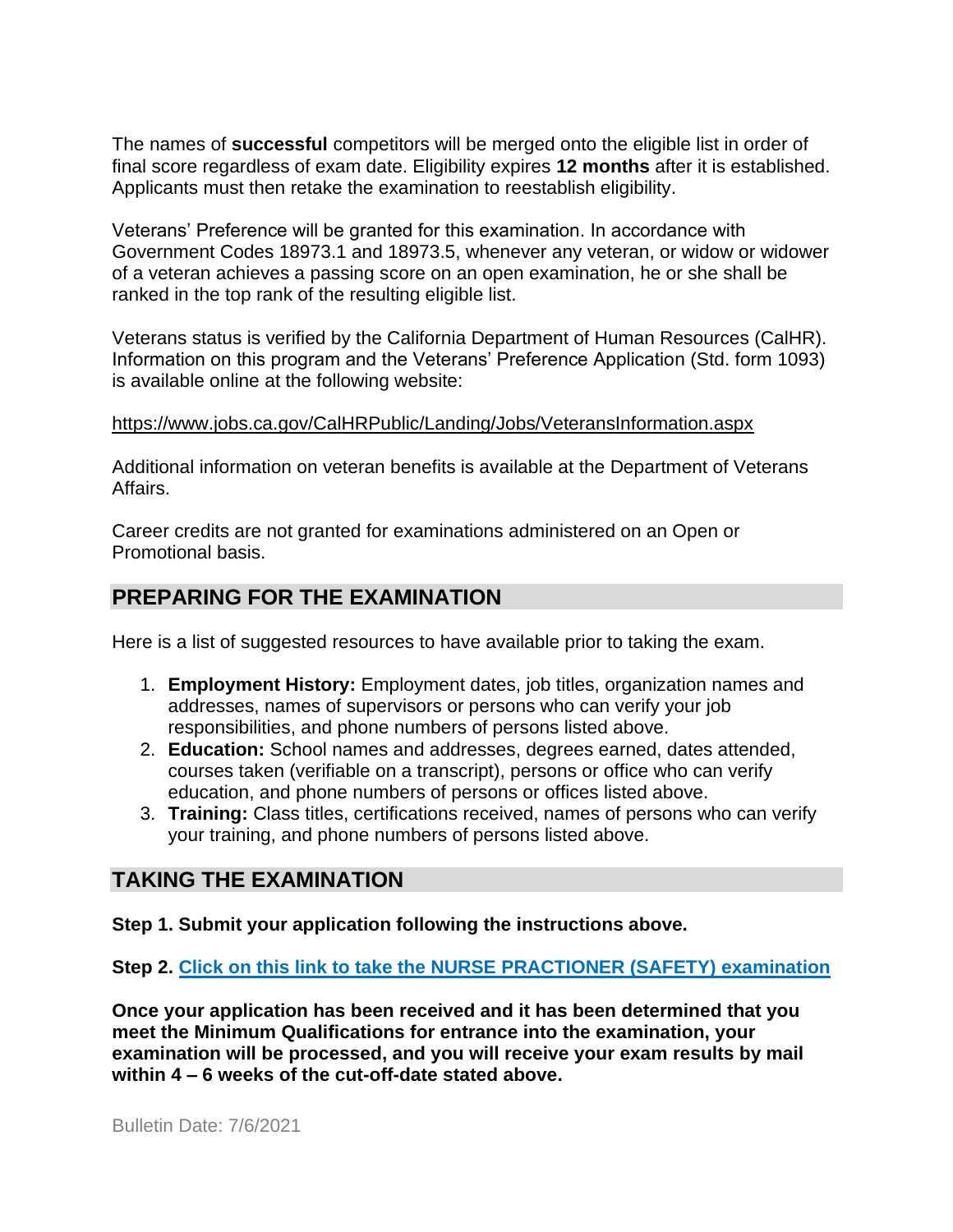# **TESTING DEPARTMENTS**

Department of State Hospitals

#### **CONTACT INFORMATION**

Questions relating to this exam should be directed to:

Department of State Hospitals Selection Services Unit Monday through Friday, 8am to 5pm (excluding State Holidays) Phone: 916-651-8832 Email: **[NursePractitionerSafety@dsh.ca.gov](mailto:NursePractitionerSafety@dsh.ca.gov)**

California Relay Service: 1-800-735-2929 (TTY), 1-800-735-2922 (Voice). TTY is a Telecommunications Device for the Deaf, and is reachable only from phones equipped with a TTY Device.

# **EQUAL OPPORTUNITY EMPLOYER**

The State of California is an equal opportunity employer to all, regardless of age, ancestry, color, disability (mental and physical), exercising the right of family care and medical leave, gender, gender expression, gender identity, genetic information, marital status, medical condition, military or veteran status, national origin, political affiliation, race, religious creed, sex (includes pregnancy, childbirth, breastfeeding, and related medical conditions), and sexual orientation.

## **DRUG-FREE STATEMENT**

It is an objective of the State of California to achieve a drug-free State work place. Any applicant for State employment will be expected to behave in accordance with this objective, because the use of illegal drugs is inconsistent with the law of the State, the rules governing civil service, and the special trust placed in public servants.

#### **GENERAL INFORMATION**

Examination and/or Employment Application (STD 678) forms are available at the California Department of Human Resources, local offices of the Employment Development Department, and through your CalCareer Account at the following website:

#### **http://www.CalCareers.ca.gov/**

If you meet the requirements stated on this examination bulletin, you may take this examination, which is competitive. Possession of the entrance requirements does not